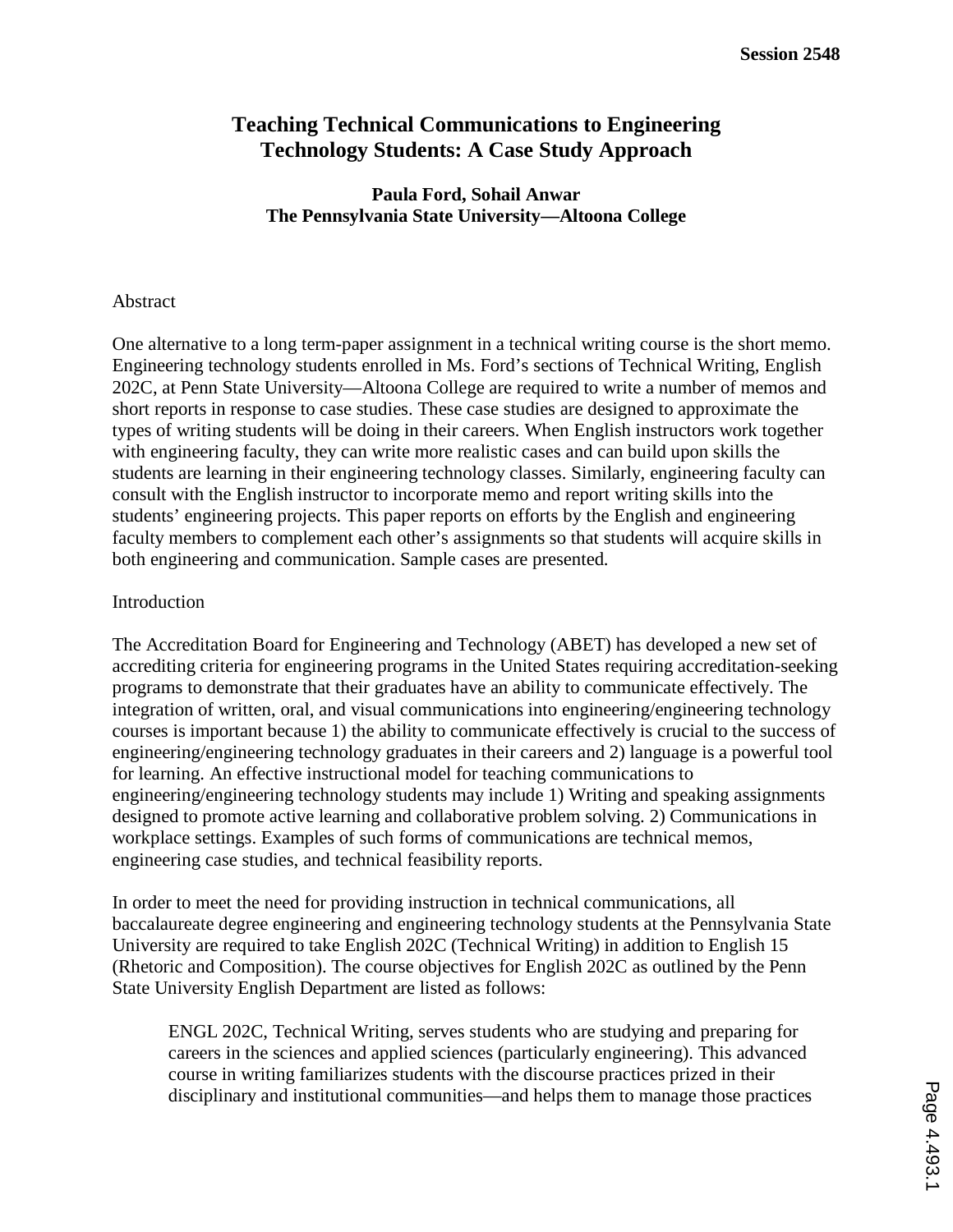effectively in their own written work. In this way the course teaches those writing strategies and tactics that scientists and engineers will need in order to write successfully on the job. Accordingly, students in the course can expect to:

• Discover and understand the discourse features that distinguish their disciplinary and institutional communities from others.

- Discover and specify the purpose(s) of their writing.
- Develop a range of writing processes appropriate to various writing tasks.

• Identify their readers and describe the characteristics of their readers in a way that forms a sound basis for deciding how to write to them.

• Invent the contents of their communications through research and reflection.

• Arrange material to raise and satisfy readers' expectations, using both conventional and rhetorical patterns of organization.

• Reveal the organization of their communications by using forecasting and transitional statements, headings, and effective page design.

- Observe appropriate generic conventions and formats for letters, résumés, memoranda, and a variety of informal and formal reports.
- Design and use tables, graphs, and technical illustrations.
- Compose effective sentences.

• Evaluate their documents to be sure that the documents fulfill their purpose and to ensure that they can be revised if necessary.

• Collaborate effectively with their peers in a community of writers who provide feedback on each others' work and occasionally write together.

Write several specific kinds of documents that recur in technical and scientific communities.

• Employ computer technology effectively in the solution of communication problems.

Communicate in an ethically responsible manner.

There are, of course, several options for creating a syllabus that will meet the course objectives. One approach is to have students write one long "term paper." Another, used by Ms. Ford, is to have students write several short memos and reports. Students at Penn State Altoona who were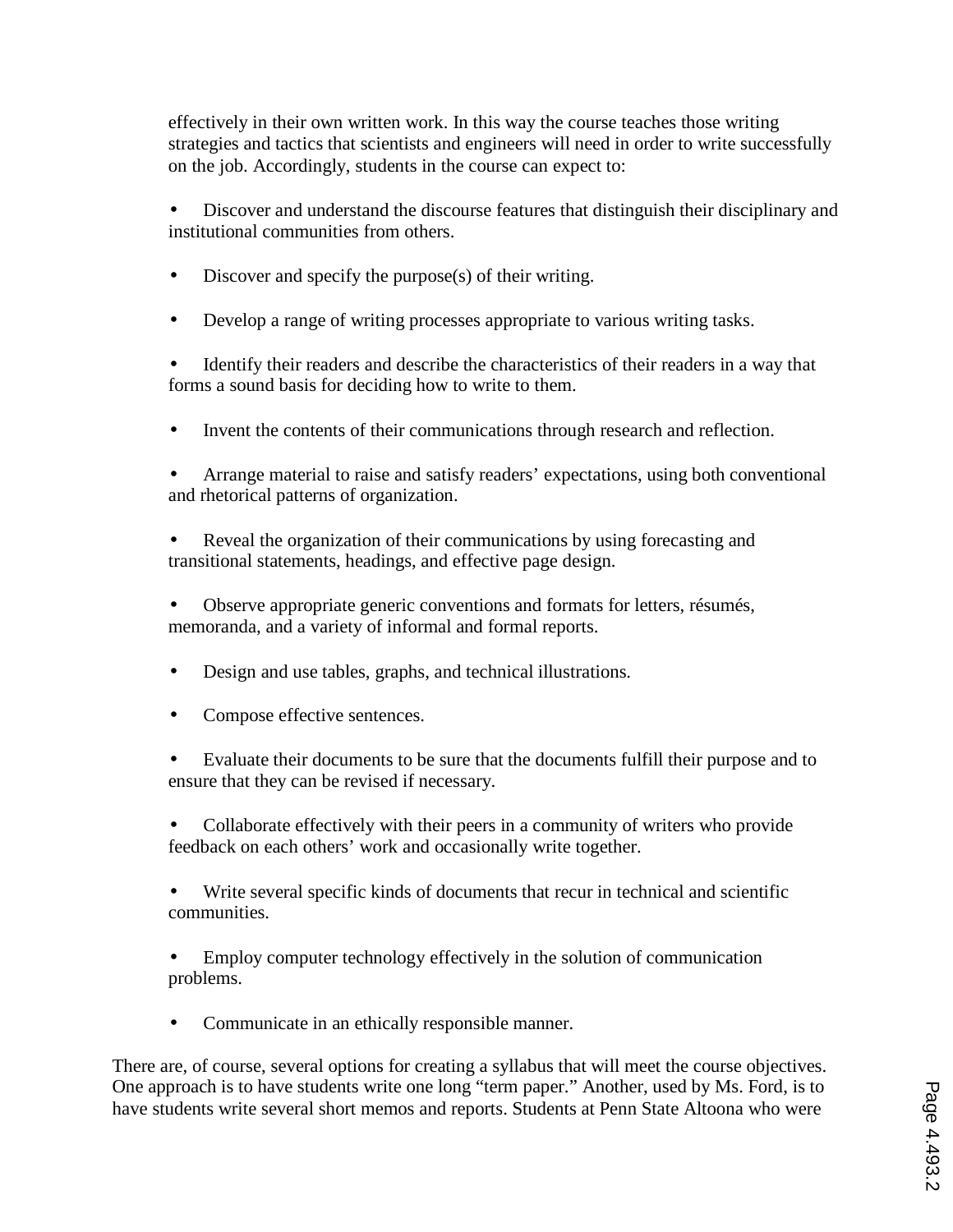enrolled in Ms. Ford's sections of English 202C in the spring semester of 1998 were required to write 11 memos and reports. The goal was to have students replicate, as nearly as possible, the types of writing situations they will face early in their careers.

Students taking this course were enrolled in a variety of majors. Not all were engineering or engineering technology majors. Of 46 students enrolled in Ms. Ford's two sections of the course, 11 were EMET majors, 5 were ENGR majors, 1 was a Geo-environmental Engineering major, and 1 was a 2-year Mechanical Engineering Technology major. The rest of the students were enrolled in Science (5), Agriculture (3), Environmental Resource Management (3), Earth and Mineral Sciences (2), Microbiology (1), Health and Human Development (1), Biology (1), Biobehavioral Health (1), Animal Bioscience (1), Turfgrass (1), Undecided (6), Nondegree (2), and 1 2-year Liberal Arts. Because not all the students were engineering majors, the writing activities had to be technical to an extent but not specifically engineering related.

#### Examples of cases used

One of the assignments was to write a memo that analyzed a website. The case for this project was as follows:

You have graduated from Penn State and now have your dream job. Your company does not have a presence on the World Wide Web. Take a look at the Web pages of some other companies in your field and select one to analyze in a memo to your boss.

Three weeks before turning in the paper, students had to write a memo to the instructor telling her what websites they would be using for the paper. In this memo to the instructor, students had to describe the role they would be playing for the second memo. All students selected "dream jobs" appropriate to their majors.

This type of case introduces the students to the concept of playing a real-world role for a writing assignment and allows them to think of the reader for a written communication as a "real" person. It helps them practice having a specific purpose for writing, arranging material to satisfy readers' expectations, revealing organization, observing conventional formats for memos, designing tables, evaluating and revising documents, and employing computer technology.

One in-class assignment asked students to work in teams to write a persuasive memo to a messy office mate. The same "Case of the Messy Office Mate" was presented to each team, but each team was instructed to take a different approach (see Appendix A). One team, for example, was to use a chronological strategy to list the many times the office mate ruined a report by spilling something on it or left unfinished food on the desk for days at a time. Another team was told to rant and rave. A student from each team then read the team's memo aloud, and the class discussed the persuasiveness of the memo. After each team had presented its memo, the class rated the effectiveness of all the memos. This exercise was designed to promote active learning and collaborative problem solving. The classes also were introduced to some of the complexities of communicating in a workplace setting.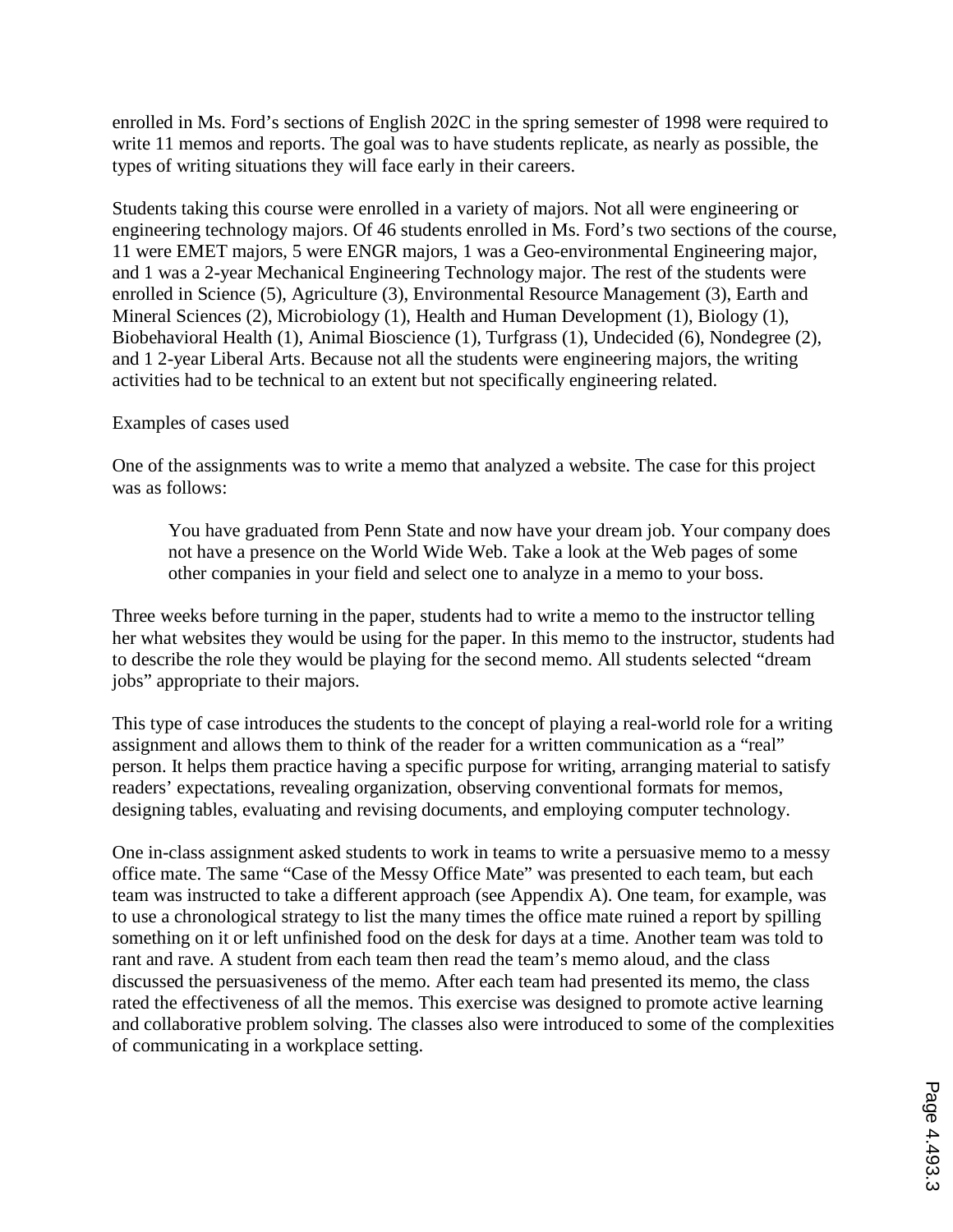Two of the writing assignments were linked to a case that required students to play the role of a designer for a very low-tech communications system that would be marketed on a remote island that had no electricity. The scenario for the project was set as follows: Islanders rely on yelling out their windows to communicate with each other. Your company has decided to market a lowtech communication system on the island. This system will be comprised of tin-can phones installed so that the islanders can relay messages around the island.

For the first paper, students were to describe the tin-can phone system for an internal audience in the writer's company. Technicians would use the description to build the system; marketing personnel would use the description to plan the advertising campaign. Students had to build a working model of their tin-can phone system and bring it to class on the day they turned in their papers. The instructor's office looked like a recycling center!

The basic components were the same for each tin-can phone system, but students were to design and build brackets for holding the phones on window sills or walls; these varied greatly. Students enjoyed debating the relative merits of knot vs. button vs. paper clip for conducting sound. Other debates focussed on questions such as the following: Is polyester cord preferable to cotton string? Does the system need a bell, or will the rattle of the can against the bracket be sufficient to alert neighbors to a call? Must string be waterproofed? What constitutes routine maintenance? Should we tell them to cut down nearby trees? What if there is a thunderstorm? Some safetyminded students designed padding to protect users' ears.

The second part of the project required students to write the owners' manual for the tin-can phone system. Because the technology was so simple, students could focus on the writing task at hand. Students again had very lively discussions of ways for the systems' users to signal to the person on the other end of the phone that they could switch from speaker to listener. Do you tug the string? Do you say a code word such as "over"? Some students preferred to solve this problem with a technological fix and designed tin-can phone systems that had four cans—two for listening and two for speaking. Some students drew cartoons for their manuals; several used the college's digital camera to take photos for their manuals. One student provided an outstanding map of the island. The assessment standards for this assignment are attached in Appendix B.

Integration of Communications into Engineering Technology Courses

As the Penn State Altoona engineering technology students progress through the baccalaureate degree engineering technology programs, they are provided with the opportunities to apply the oral and written communication skills they learned in ENGL 202C. Students enrolled in the baccalaureate degree electro-mechanical engineering technology program take a required course called *Quality Control, Inspection, and Design (EMET 350)* in which they make an extensive use of the case study skills they learned in ENGL 202C.

The EMET 350 course is offered every year during the spring semester. This course is an introduction to statistical quality control (SQC), total quality management (TQM), and ISO 9000 quality standards. The instructional model used in this course is based on engineering case studies. Like its law and business school counterparts, the engineering case presents a scenario that practicing engineers are likely to encounter in the workplace. The engineering cases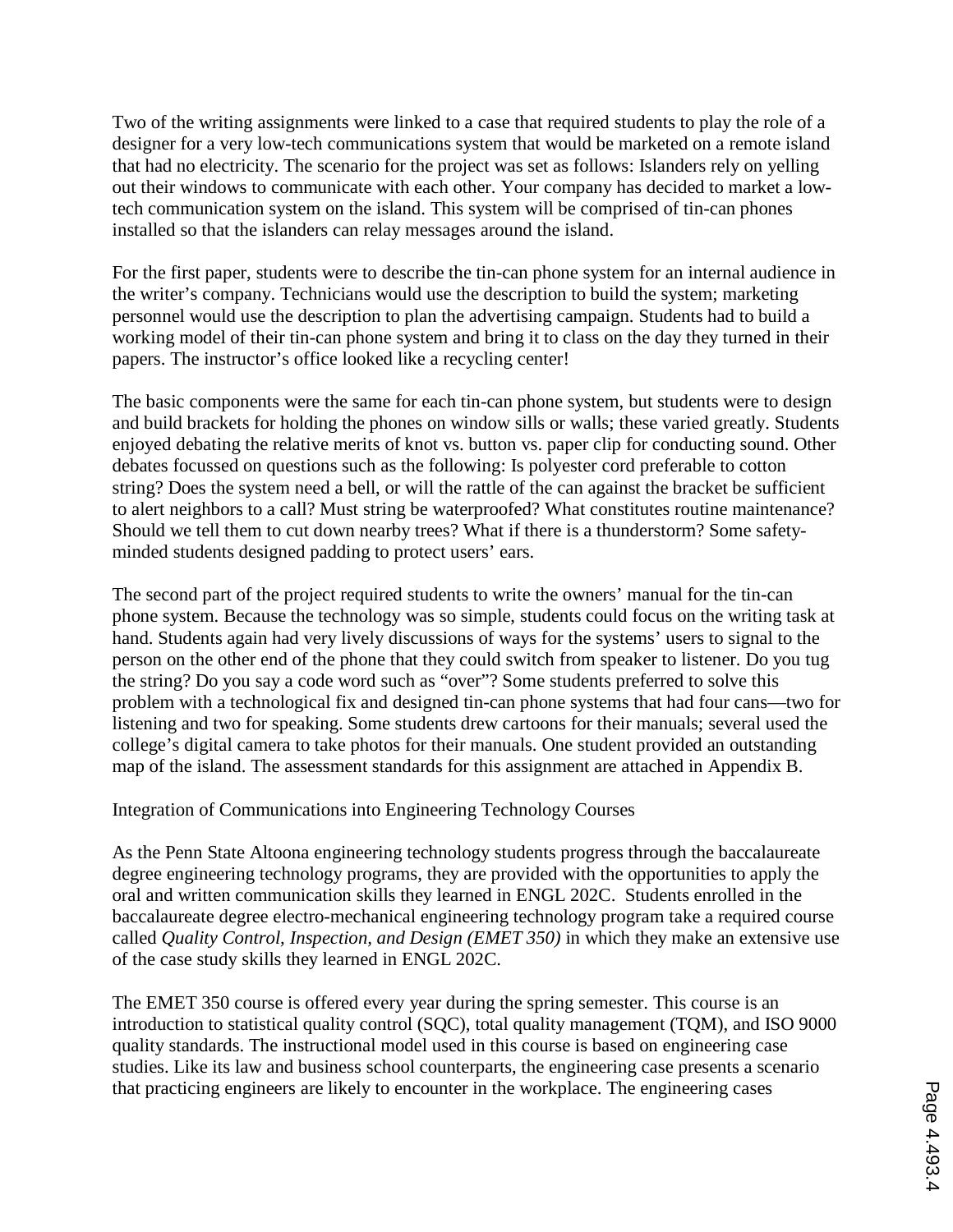developed for this course are derived from actual industry situations and reflected real-world concerns. Providing students with case experiences can be viewed as equipping future engineers/engineering technologists with the tools they will need to effectively perform in industry.

An engineering case is defined as an account of an engineering activity, event, or problem containing some of the background and complexities usually encountered by an engineer/engineering technologist. In his paper, "On Writing Engineering Cases," published in the *Proceedings of ASEE National Conference on Engineering Case Studies*, March 1979, Geza Kardos explained the objectives and content of engineering case studies as

The Major objective of an Engineering Case is to provide a medium through which learning (e.g. analyzing, applying knowledge, reasoning, drawing conclusions) takes place. Imparting additional specific information is relatively minor and coincidental. A good case

1. Is taken from real life (a necessity).

2. Consists of one or more parts, each part usually ending with problems and/or points for discussion.

3. Includes sufficient data for the reader to treat problems and issues.

To make a case believable to the reader, a good case usually includes

- 1. Setting
- 2. Personalities
- 3. Sequence of events
- 4. Problems
- 5. Conflicts

The engineering case studies used in EMET 350 are derived from actual industry situations and are developed by the course instructor (Sohail Anwar). Every case study consists of four components. They are:

1. An examination of the situation that existed for a given industrial process before statistical quality control (SQC) was used for this process. The examination includes process description, technologies and tools used, and an analysis of the performance of this process.

2. An examination of all the technical problems which were associated with the performance of the above-mentioned industrial process.

3. An examination of all the possible solutions for the problem described above and the engineering considerations associated with these solutions.

4. An examination of the engineering considerations which led to the implementation of (an) SQC system for the given process.

 During every spring semester, teams (each consisting of 2 students) of the EMET 350 students are formed. Towards the middle of the semester, the student teams start getting the case studies from the course instructor. Student teams are required to conduct a written analysis of each case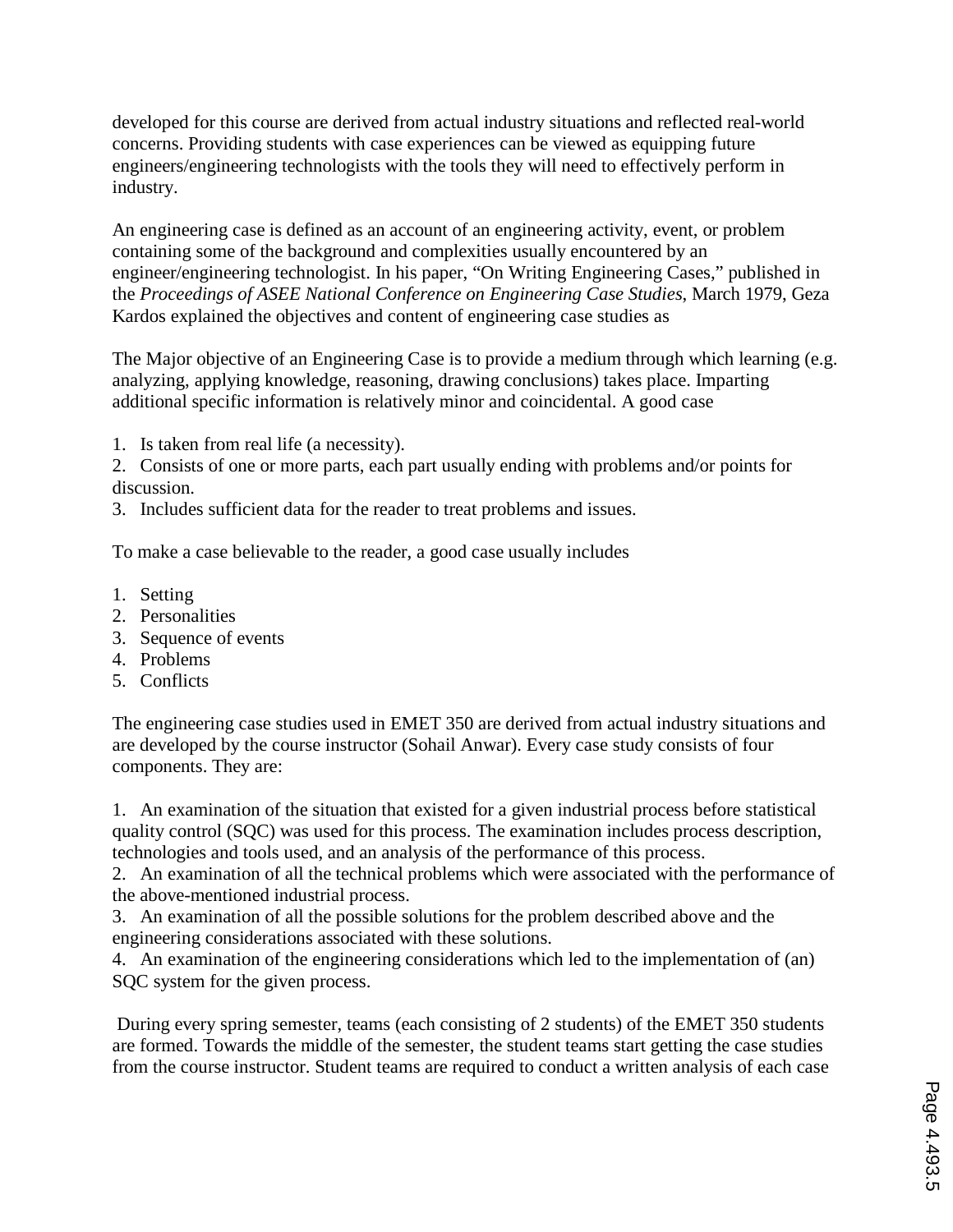study. These teams are also required to make a 5-minute oral presentation on each case study analyzed by them.

Besides the use of engineering case studies in EMET 350, the BSEMET students are required to complete written assignments in every course. The assignments may include research papers, technical reports, email reports, or lab books. Assignments are evaluated on the basis of technical merit and on the quality of writing and written presentation. Many courses also require team projects. In these projects, students are provided training in teamwork, required to work in teams, and team performance is carefully evaluated. In Computer Science courses, students are required to turn in all work on disk. Oral communications are required in most courses. The weight assigned to oral projects ranges from 10% to 35%. These projects include class participation, oral presentations, and reports. The presentations in some classes are graded by all members of the audience for good oral communication skills, quality of presentation material, and organization of the material. Specific examples of how oral and written assignments are evaluated include:

## *ET 002 Introduction to Engineering Technology*

This is the first technical course all engineering technology, and students are required to complete weekly writing assignments. Examples of assignments include letters of introduction, resumes, career evaluations, and a technical report that requires the integration of word processing, spreadsheets, and AutoCAD files.

### *IET 101 Manufacturing Materials and Processes*

All exams are conceptual and require that students explain the theory involved in the course. Also, the final project involves a paper and presentation on any topic that is related to materials or manufacturing. The project comprises twenty percent of the student's final grade. Papers are limited to ten pages, including figures, footnotes, etc. Presentations are ten minutes long. Papers are graded for content (50 points), organization (10 points), and grammar, etc. (10 points). Presentations are graded for knowledge of subject (10 points), organization (10 points), and delivery (10 points).

#### *IET 216 Production Design Lab*

Reports are required for each topic covered in the course.

### *EGT 201 Advanced Auto CAD*

A final written project report is required at the end of the semester along with an oral presentation, which is video taped.

#### *EMET 430 Automated Machine Control Technology*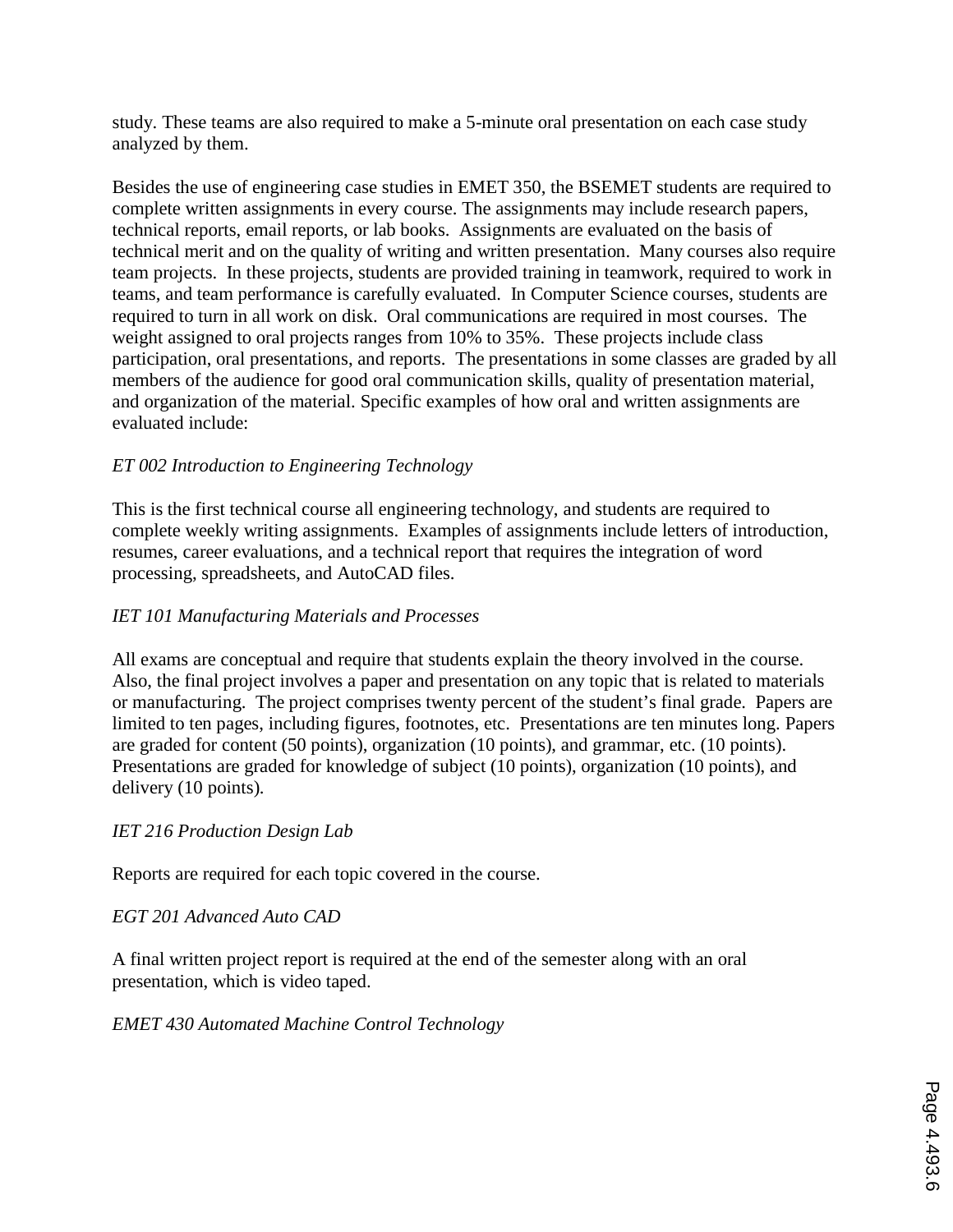Students have three major writing assignments that cover a broad range of manufacturing technology topics and product designs. The students have to make presentations on their designs and projects. Word for Windows templates are supplied for report format.

### *EMET 440 Electro-Mechanical Project Design*

Student work is centered on a major project that is presented orally and in written reports. Students have to provide regular progress reports, and project planning, including the use of Gantt charts. Communication is emphasized and students have regular team meetings, faculty advisor meetings, and have to communicate on a regular basis with vendors through email and the phone. They generate a comprehensive final report that has drafts required at several stages during the semester. At the end of the course they make a formal presentation on their work to an audience that includes peers, other BSEMET students, representatives from the Technical Advisory Committee, other industry representatives, and interested college faculty.

### **Conclusion**

The approach to teaching technical communications to engineering technology students (and other students) outlined in this paper has worked well for us. Feedback from students who have had internships after taking Technical Writing and the engineering courses in which written and oral communications are required has been very positive. Several students reported that they received many compliments on their writing skills during their internships. One student, in particular, reported that his internship supervisor told him not to apply for any jobs with other companies. Because of the student's solid engineering skills and his outstanding writing skills, the company planned to make him an offer he couldn't refuse.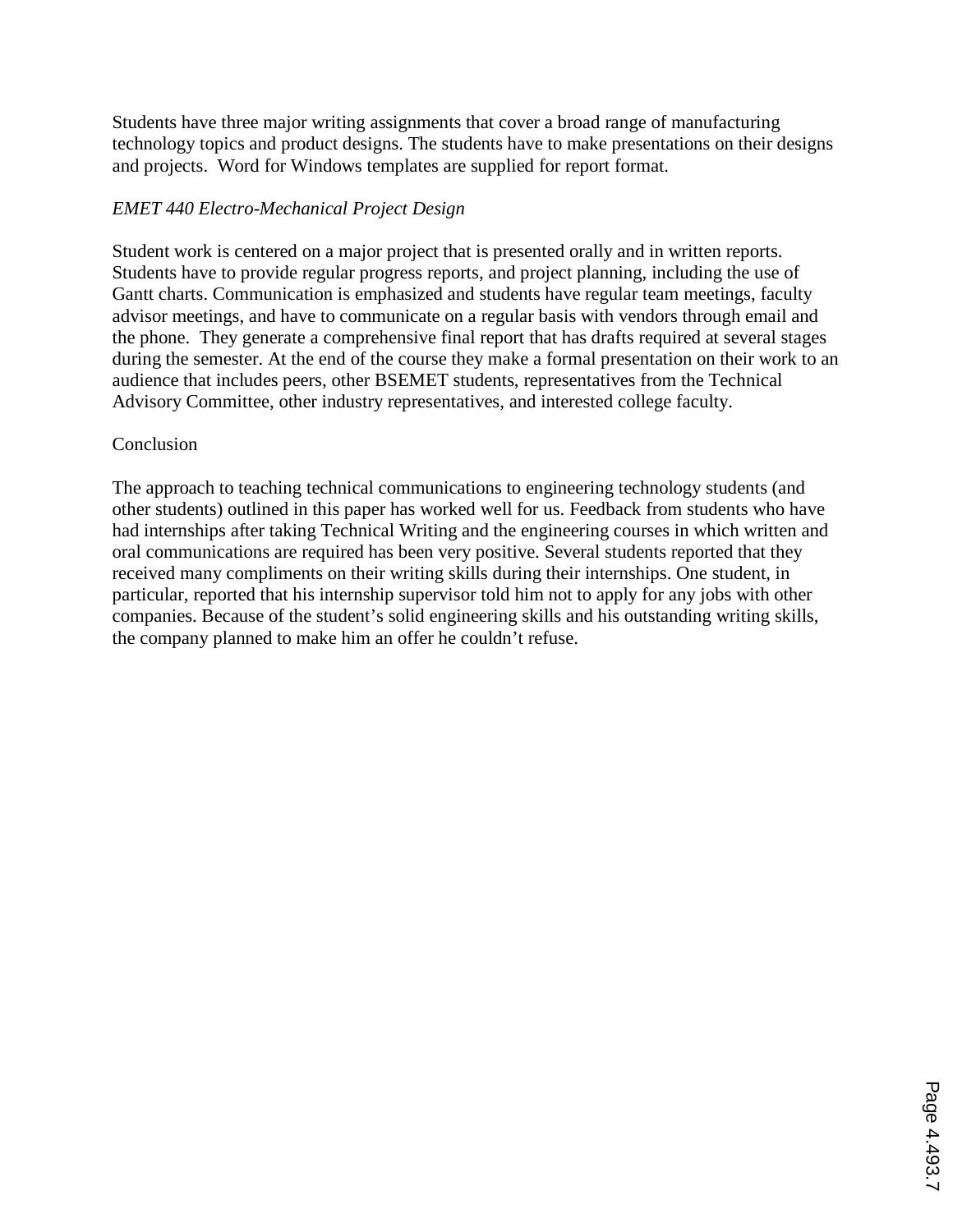Appendix A, In-class exercise The case of the messy office mate

Your office mate is a slob. Some of the people in the department kid him about his messy desk, his coffee cups with the cure for cancer growing in them, his filing system that makes finding anything impossible, and his lack of telephone manners.

You don't think it's a joking matter. You're sick of sharing a pigsty. You're sick of the smell of three-day-old tuna sandwiches. You've asked him on several occasions to clean up his act.

Now you are getting worried. Yesterday the department head came in the office, smelled the stench, glanced around, and said, "You guys better clean up this mess. This isn't a teenager's bedroom; it's a professional office." Then he stormed out.

The boss apparently didn't notice that the mess was confined to your office mate's side of the room. (Of course, the smell permeated the whole room.)

Team One:

You decide to write a memo to your office mate. Tell him you want him to clean up his side of the office and keep it clean. But remember, you have to share a space with him for who knows how long (maybe years), so be as cooperative as possible in asking him to clean up his act.

Make sure you keep a copy of the memo for your files. If your office mate doesn't do as you request, you don't want to share the consequences of his actions.

Team Two:

You decide to write a memo to your office mate. You know that he is hopeless, so your real purpose is not to persuade him to change but to get this off your chest. Rant. Rave. Really let all your frustrations out.

Make sure you keep a copy of the memo for your files. If your office mate doesn't do as you request, you don't want to share the consequences of his actions.

Team Three:

You decide to write a memo to your office mate. Use a chronological arrangement strategy to remind him of all the many times you asked him to change his ways. Be specific about the incidents that led you to ask him to clean things up.

Make sure you keep a copy of the memo for your files. If your office mate doesn't do as you request, you don't want to share the consequences of his actions.

Team Four: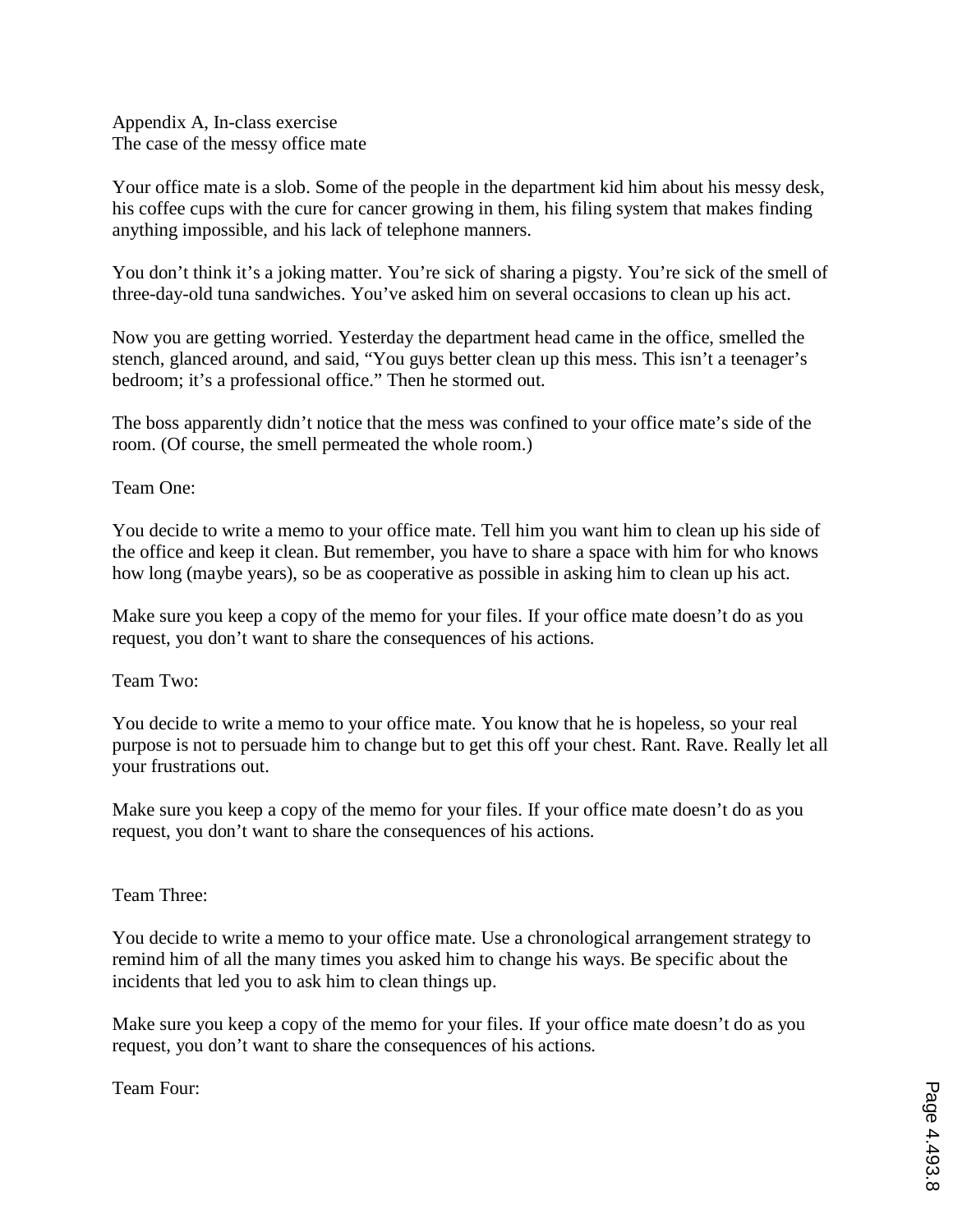You decide to write a memo to your office mate. Use a topical arrangement strategy to highlight the reasons he should clean up his office. Focus on the benefits to him.

Make sure you keep a copy of the memo for your files. If your office mate doesn't do as you request, you don't want to share the consequences of her actions.

Team Five:

You decide to write a memo to your office mate. Use exemplification to convince him that this is a serious problem. Be specific about the incidents that led you to ask him to clean things up.

Make sure you keep a copy of the memo for your files. If your office mate doesn't do as you request, you don't want to share the consequences of his actions.

Team Six:

You decide to write a memo to your office mate. Use a process description to tell him how to clean up his act.

Make sure you keep a copy of the memo for your files. If your office mate doesn't do as you request, you don't want to share the consequences of his actions.

Team Seven:

You decide to write a memo to your office mate. Use classification to explain to him how the office files should be organized.

Make sure you keep a copy of the memo for your files. If your office mate doesn't do as you request, you don't want to share the consequences of his actions.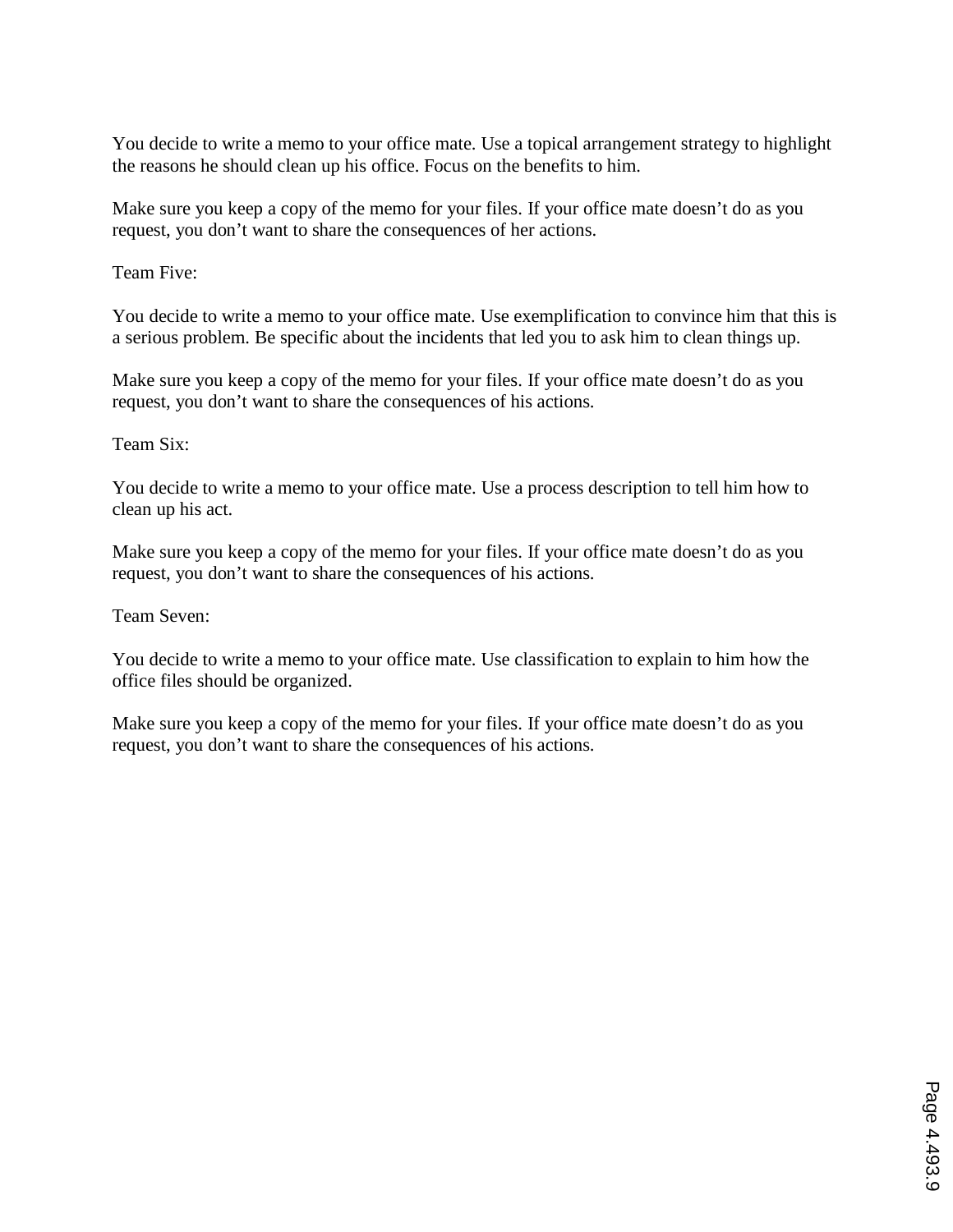Appendix B. Grading Standards for Paper 5 Owner's Manual for Tin-Can Phones English 202C.1 & 3 \_\_\_\_\_\_\_\_\_\_\_\_\_\_\_\_\_\_\_\_\_\_\_\_\_\_\_\_\_\_\_\_\_\_\_\_ Name Spring 1998<br>Ms. Ford

Attach this form to your paper when you turn it in. Due by 5:00 p.m. on May 7, 1998.

| Element                       | Possible points | Points deducted | Points earned |
|-------------------------------|-----------------|-----------------|---------------|
| Content: Are the topic and    | 30              |                 |               |
| purpose clear? Does the       |                 |                 |               |
| document effectively          |                 |                 |               |
| instruct the intended users?  |                 |                 |               |
| -3 points for every place     |                 |                 |               |
| that could be more specific.  |                 |                 |               |
| Format: Use a format          | 50              |                 |               |
| suitable for an owner's       |                 |                 |               |
| manual. Use clear headings.   |                 |                 |               |
| (See Chapter 15.) -5 points   |                 |                 |               |
| for each improper or unclear  |                 |                 |               |
| element.                      |                 |                 |               |
| Graphics: Does the manual     | 50              |                 |               |
| use appropriate tables,       |                 |                 |               |
| drawings, or graphs? -5       |                 |                 |               |
| points for each improper      |                 |                 |               |
| graphical element.            |                 |                 |               |
| Paragraphs: Does each         | 20              |                 |               |
| paragraph stick to one        |                 |                 |               |
| topic? -2 points for each     |                 |                 |               |
| paragraph that is improperly  |                 |                 |               |
| developed.                    |                 |                 |               |
| Grammar: -2 point for each    | 20              |                 |               |
| grammatical error. (See lists |                 |                 |               |
| inside back cover.)           |                 |                 |               |
| Readability: -3 points for    | 30              |                 |               |
| each unreadable element.      |                 |                 |               |
| (See pp. 112-113.) Avoid      |                 |                 |               |
| jargon and pompous            |                 |                 |               |
| language. Use active verbs    |                 |                 |               |
| and make them <i>action</i>   |                 |                 |               |
| verbs. (See p. 372.) Make     |                 |                 |               |
| sure all lists are parallel.  |                 |                 |               |
| Total                         | 200             |                 |               |

Provide a self-addressed stamped envelope (with sufficient postage) if you would like your final project to be mailed to you; otherwise, you may pick up your project during the first six weeks of fall semester. After that time, I will shred all projects not picked up. Have a great summer!